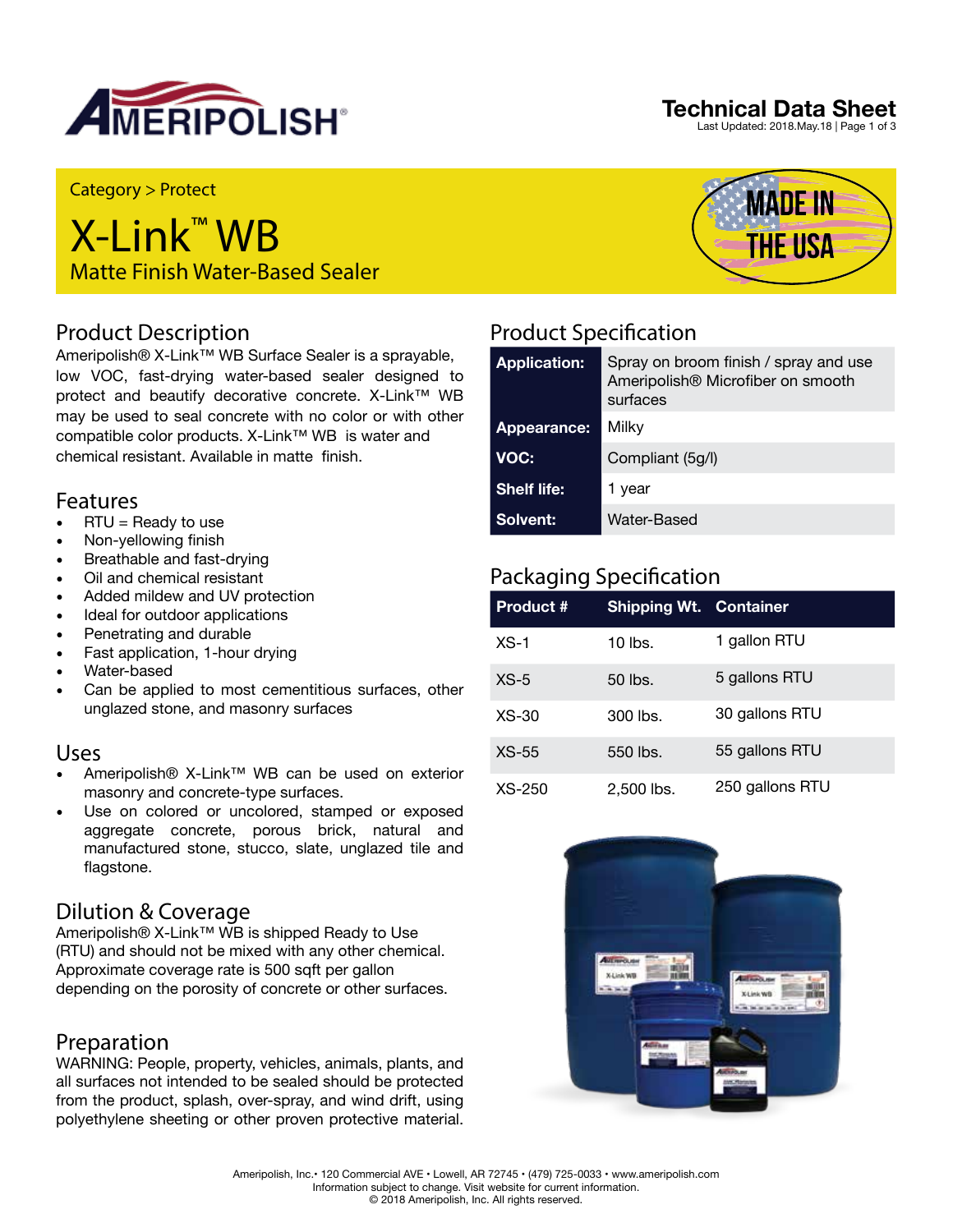

#### **Technical Data Sheet** Last Updated: 2018.May.18 | Page 2 of 3

Category > Protect

# X-Link™ WB Matte Finish Water-Based Sealer

NEW CONCRETE MUST CURE FOR AT LEAST 28 DAYS BEFORE APPLICATION. For best results, perform a moisture content test on both newly-poured and existing slabs. Slabs with a moisture content 5 lbs per 1000 sf or less show best performance (ASTM F1869 calcium chloride test). High moisture levels may affect performance of sealer. Do not apply if concrete is frozen, dirty or has standing water. Hydrostatic pressure may affect sealer performance. Surface to be sealed must be completely clean. Remove efflorescence, oil, dirt, was, paints, sealers, and curing compounds; pressure wash and/or power scrub if necessary. Ameripolish® Strip & Clean<sup>™</sup> is highly recommended to clean the surface.

## Application

- 1. Prior to starting project, apply X-Link™ WB to sample area of each type of concrete to be treated, using application procedures proposed for project. Confirm that concrete is receptive to sealer.
- 2. Ambient temperature during application should be 55°F-80°F (12.8°C-26.7°C). Do not apply on rainy, foggy, or extremely humid days. Excess moisture may prevent sealer from drying properly.
- 3. Apply X-Link™ WB using an Ameripolish® Sprayer fitted with a conical mist tip Gray #8. An Ameripolish® Microfiber pad or similar microfiber floor finish applicator pad can be used on non-broom finish scenarios.
- 4. Spray X-Link™ WB with the conical tip sprayer in circular motions approximately 18 inches from the project surface.
- 5. Allow time to dry.
- 6. Apply 2 coats for optimal performance.

Foot traffic may be allowed on sealed surface after 2-4 hours. For heavy traffic, allow 24 hours curing.

Sealed surface should be inspected periodically for areas of thin or worn sealer, and sealer reapplied as needed. Normal traffic may require reapplication of X-Link™ WB annually. Use Ameripolish® Rejuvenating Cleaner Concentrate® for long-lasting protection.

## Cleanup

Remove dust and debris with broom, vacuum, water hose, mop or auto-scrubber. Ameripolish® X-Link™ WB should be reapplied every 2-3 years, or more often if deemed necessary.

### Storage

- Store upright in safe dry place at 40-110F° (4 -43C°)
- Keep product from freezing
- Keep out of reach of children
- Seal container after use
- Do not mix with other chemicals

## VOC Compliance

In addition, Ameripolish® X-Link WB offers VOC compliance with low VOC at 5g/L and is also compliant with national, state and district regulations:

- US Environmental Protection Agency
- California Air Resources Board SCM Districts\*
- South Coast Air Quality Management District\*
- Maricopa County, AZ
- Northeast Ozone Transport Commission\*

\*Before application, verify product conformance with local and state codes.

## Warning & Safety Information

**KEEP OUT OF REACH OF CHILDREN. DO NOT TAKE INTERNALLY. BEFORE USING THIS PRODUCT PLEASE READ THE SAFETY DATA SHEET IN ITS ENTIRETY! Safety Data Sheets (SDS) can be found online at www.ameripolish.com or upon request by contacting Ameripolish at 1-800-592-9320.**

## Warranty

The information contained herein is believed to be reliable. This information is based on laboratory testing and results. Because of variations in methods, conditions and equipment, each user must test this product to make a judgment of performance. Applicator is responsible